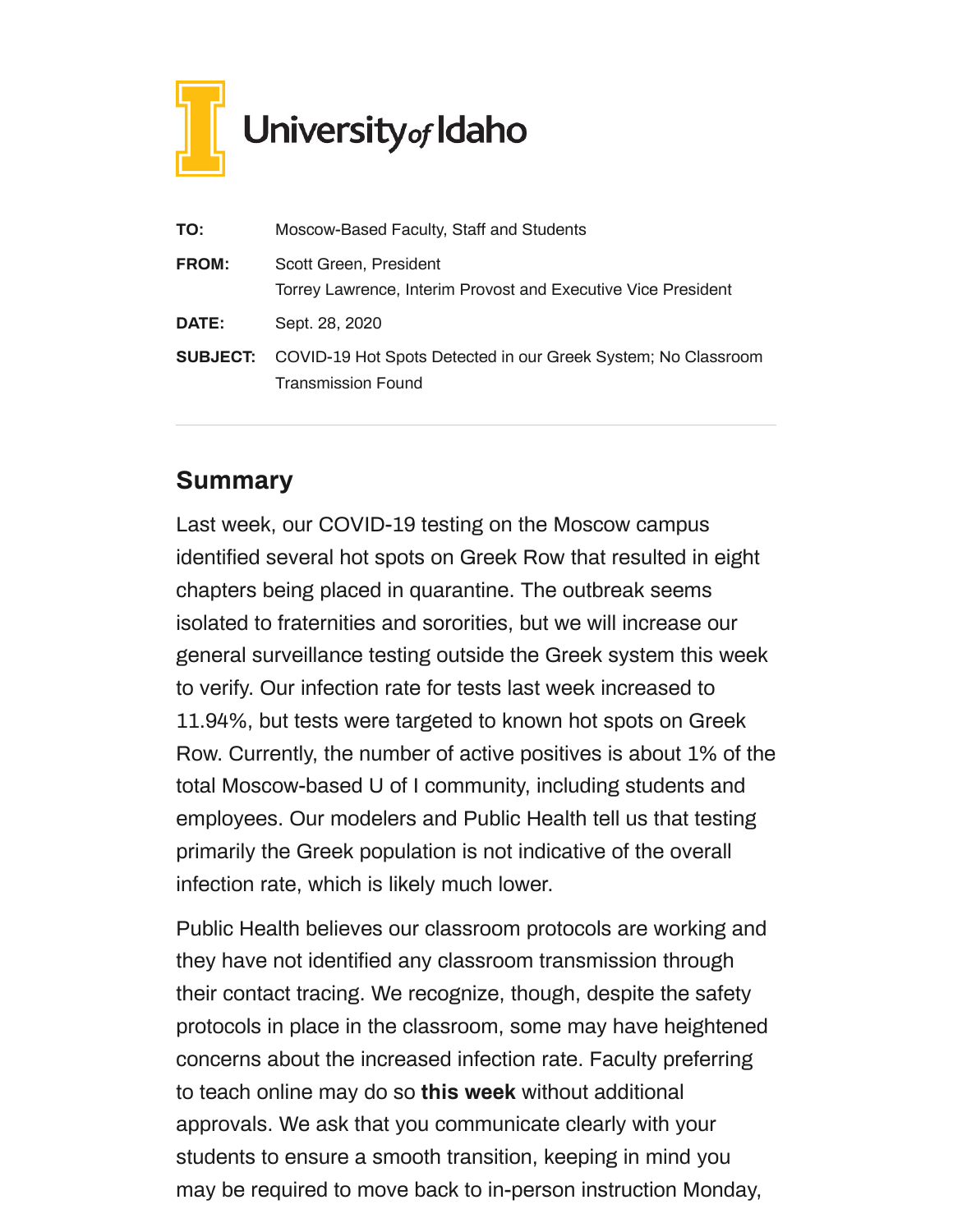Oct. 5. Any questions should be directed to the dean of your college.

If data collected through Friday, Oct. 2 drives us to online-only instruction, the recommendation is that it be for two weeks. We will update you on our findings on Friday. We ask that everyone remain flexible and patient as we gather more data and provide next steps.

## **Background**

Over the past two weeks, our surveillance testing focused on Greek Row and noted increased viral load in wastewater, helping us understand where targeted testing should be done. Post-Labor Day testing continued to confirm positives in that population. Some chapters have been told to quarantine by Public Health while others have implemented self-imposed quarantine out of an abundance of caution.

We continue to discuss our findings with Idaho Public Health and our modeling team. While many (understandably) try to compare our results to infection rate metrics at other universities, these are not comparable because some of those universities only test close contacts or symptomatic students and employees and some only compare positives to their total population versus actual number of tests performed. In order to continue to address hot spots while getting valid infection rate metrics, we need to significantly increase the diversity of samples taken each week through broader participation.

Once we have more general surveillance data, modeling will help determine whether the strategy to continue targeted testing and quarantine of Greek Row will isolate the threat. Greek Row residents represent approximately 10% of our Moscow-based student body.

## **Will We Go Online?**

As we have learned from other institutions, simply going online is not an effective or preventive response to COVID-19. But temporarily going online, combined with adherence to protocols such as those articulated in the Healthy Vandal Pledge, has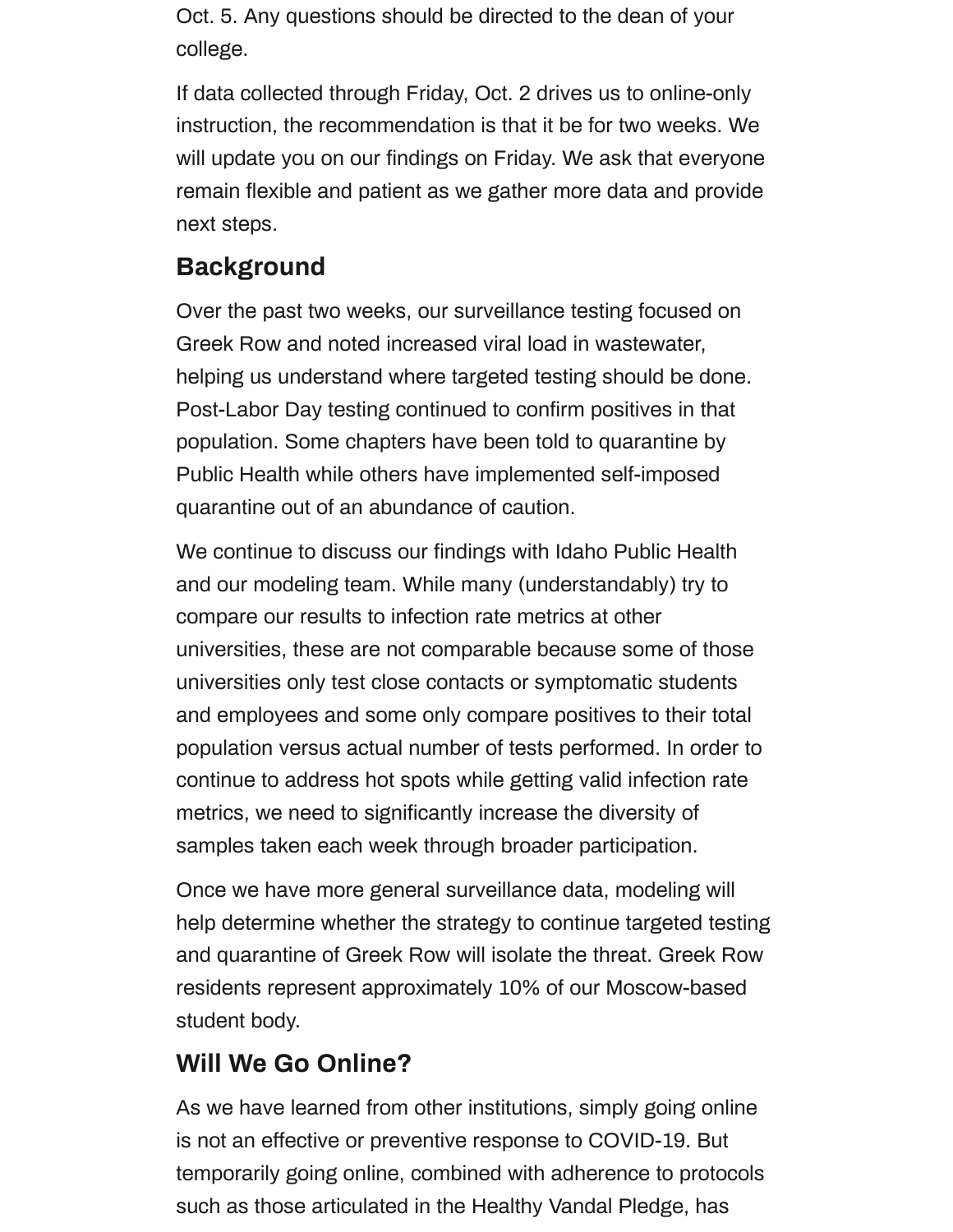proven to help bring hot spots under control. Should we decide to go online, it will be because the data from our testing this week and subsequent consultation with Public Health and our partners at Gritman Medical Center indicate it is the most effective response. As discussed at our town hall, considerations and decisions about any change in instruction, in order of priority are:

- 1. **Government Restrictions.** The governor's website has our area listed as "low transmission" and they have not asked us to make any changes to our operations.
- 2. **Idaho Public Health Recommendations.** We are working closely with Public Health. They do not believe our results are indicative of the true infection rate and performing more general surveillance testing will help us assess the true infection rate.
- 3. **Gritman Advice and Consultation.** We do not want to overwhelm the healthcare system, and Gritman tells us they have plenty of capacity.
- 4. **U of I's Isolation Capacity.** We currently have 72 in isolation and have planned for over 170 beds, so we still have plenty of capacity.
- 5. **Positive Case Numbers within Latah County.** Latah County is identified by Public Health as "minimal risk."
- 6. **Positive Case Numbers within the U of I Community.** The trend is now becoming a factor for us.
- 7. **Infection Modeling Advice Prepared Specifically for our Unique Factors.**

## **Next Steps**

We have all seen the benefit of conducting in-person instruction, but we need to obtain a valid general surveillance sample if we are to continue in-person instruction. We will be sending a request for many of our students and employees to participate in testing. If you receive a request, please participate as the results will have a significant impact on our university. If selected to participate, you will receive an email from [covid19questions@uidaho.edu](mailto:covid19questions@uidaho.edu) with instructions. Know that we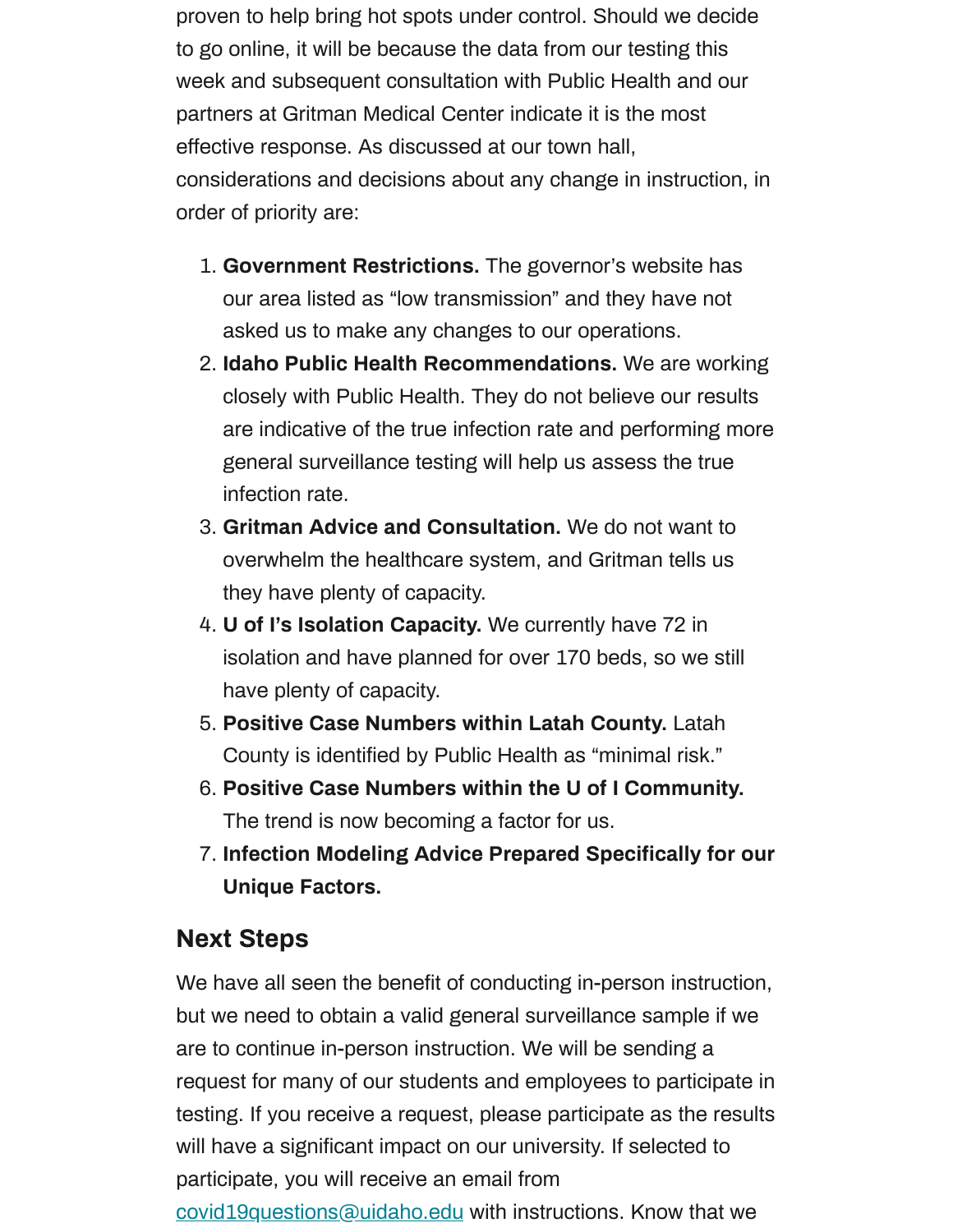appreciate you doing your part to help keep our university healthy.

# **Conclusion**

Since we started our official COVID-19 testing on Aug. 6, we have completed approximately 10,000 tests, and the overall percent of positive results is now 1.81%. We have eight more weeks until Thanksgiving break and have much work to do if we are going to be able to continue live instruction. We need to be even more vigilant about adhering to the Healthy Vandal Pledge. Socializing indoors, in large groups, without masks, must be avoided. Continued spread of COVID-19 will cause changes to our delivery methods and ability to remain in person. It may also impact the health of our colleagues. Please continue to wear your face covering, social distance, wash your hands, and if asked, participate in ongoing surveillance testing. If you show symptoms, please call your family doctor or the Vandal Health Clinic at [208-885-6693.](https://www.uidaho.edu/vandal-health-clinic)

We truly are all in this together, so please to do your part. For more information on the U of I COVID-19 response, visit our website and email [any questions to](http://www.uidaho.edu/coronavirus) [covid19questions@uidaho.edu](mailto:covid19questions@uidaho.edu).

Keep Calm and Vandal On.

Scott Green President

[president@uidaho.edu](mailto:president@uidaho.edu) [uidaho.edu/president](https://www.uidaho.edu/president)

Torrey Lawrence Interim Provost and Executive Vice President

[provost@uidaho.edu](mailto:provost@uidaho.edu) [uidaho.edu/provost](http://www.uidaho.edu/provost)